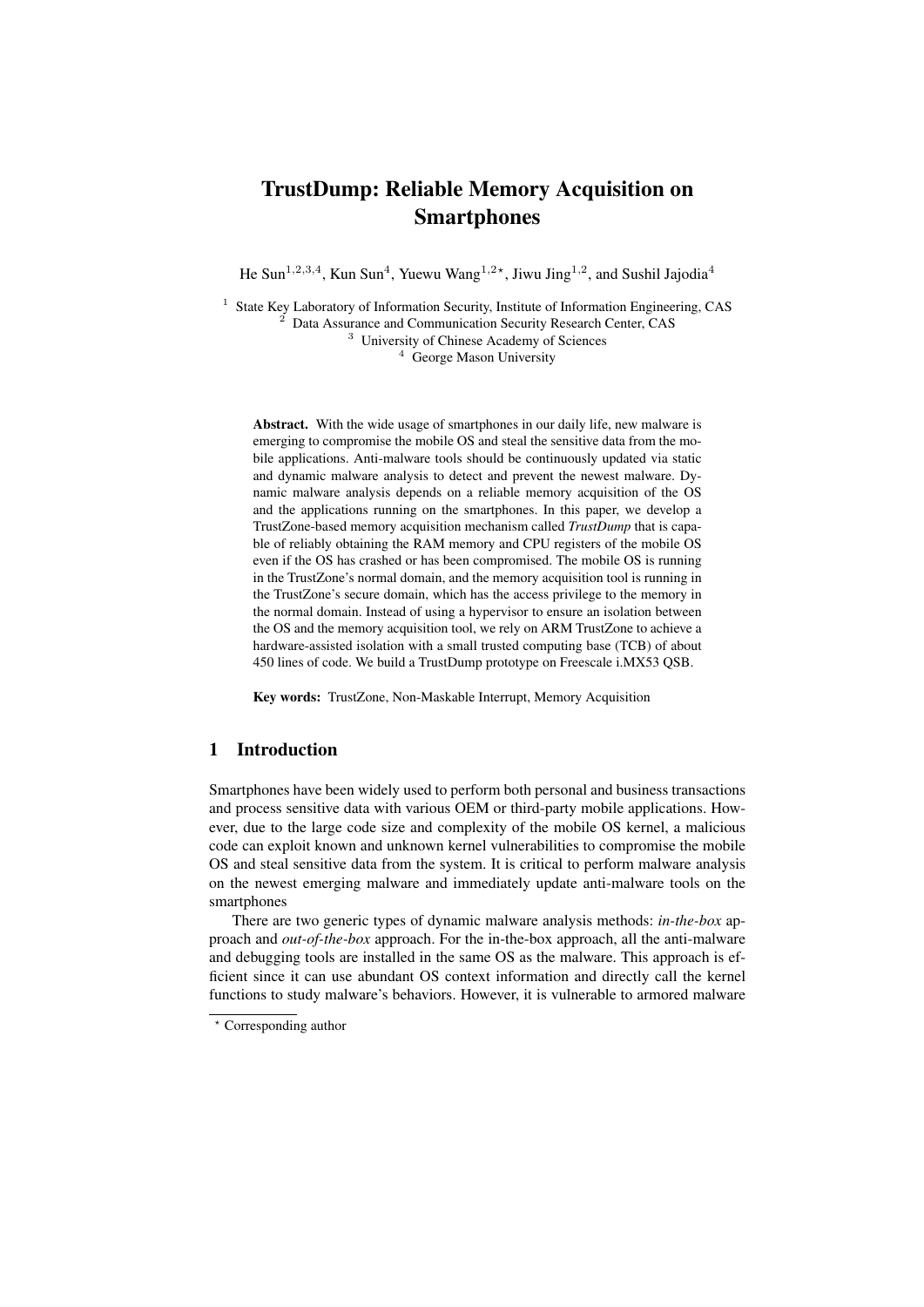such as rootkits that modify kernel structures and functions to defeat the analysis. For the out-of-the-box approach, the malware analysis tools are installed in an isolated execution environment, which is securely separated from the targeted OS environment. For instance, Virtual Machine Introspection (VMI) [1–6] runs a suspicious OS in one VM and the analysis tools in another VM. This method needs to reconstruct the internal structures of OS kernel to fill the semantic gaps. Recently, Yan et al. [7] extend the out-of-the-box malware analysis approach to Android smartphones using a customized QEMU emulator.

All VMI based malware analysis solutions rely on a trusted hypervisor, which should not easily crash or be compromised. However, due to the large size of the hypervisor, it may contain a number of bugs and vulnerabilities that may be exploited by malware to compromise the hypervisor and then the malware analysis VM. VT-x/SVM [8– 10] and System Management Mode (SMM) [11–14] on x86 architecture can be used to create an isolated instruction level execution environment for out-of-the-box malware analysis; however, they are not available on mobile processors. Fortunately, the ARM processors, which have been widely used on smartphones, provide a system level isolation solution with a hardware security support called *TrustZone* [15, 16], which divides the mobile platform into two isolated execution environments, *normal domain* and *secure domain*. The OS running in the normal domain is usually called *Rich OS*, and the one running in the secure domain is called *Secure OS*.

In this paper, we develop a TrustZone-based reliable memory acquisition mechanism called *TrustDump*, which is capable of obtaining the RAM memory and CPU registers of the Rich OS even if the Rich OS has crashed or has been compromised. A memory acquisition module called *TrustDumper* is installed in the secure domain to perform memory dump and malware analysis of the Rich OS. TrustZone can ensure the TrustDumper is securely isolated from the Rich OS, so that a compromised Rich OS cannot compromise the memory acquisition module.

When the Rich OS has crashed or some suspicious behaviors have been detected in the Rich OS, TrustDump ensures a reliable system switch from the normal domain to the secure domain by pressing a hardware button on the smartphone to trigger a nonmaskable interrupt (NMI) to the ARM processor. The NMI guarantees that a malicious Rich OS cannot launch attacks to block or intercept the switching process. Since the secure domain has the access privilege to the memory and registers in the normal domain, TrustDumper can freely access the physical RAM memory and the CPU states of the Rich OS. When the system switches into the secure domain, the Rich OS is frozen, so the malware has no time to clean its attacking traces. Besides checking the OS kernel integrity and perform online malware analysis, TrustDumper can send the memory dump and CPU states to a remote machine for further analysis. A hash value of the memory dump is also calculated and sent to verify a correct data transmission. The remote machine can use various powerful memory forensics tools to uncover the malicious behaviors recorded in the memory dump.

Instead of using a hypervisor to ensure an isolation between the OS and the memory acquisition tool, we rely on ARM TrustZone to achieve a hardware-assisted isolation with a small trusted computing base (TCB) of about 450 lines of code. Since Trust-Dumper is self-contained, a full-featured OS is not required to be installed in the secure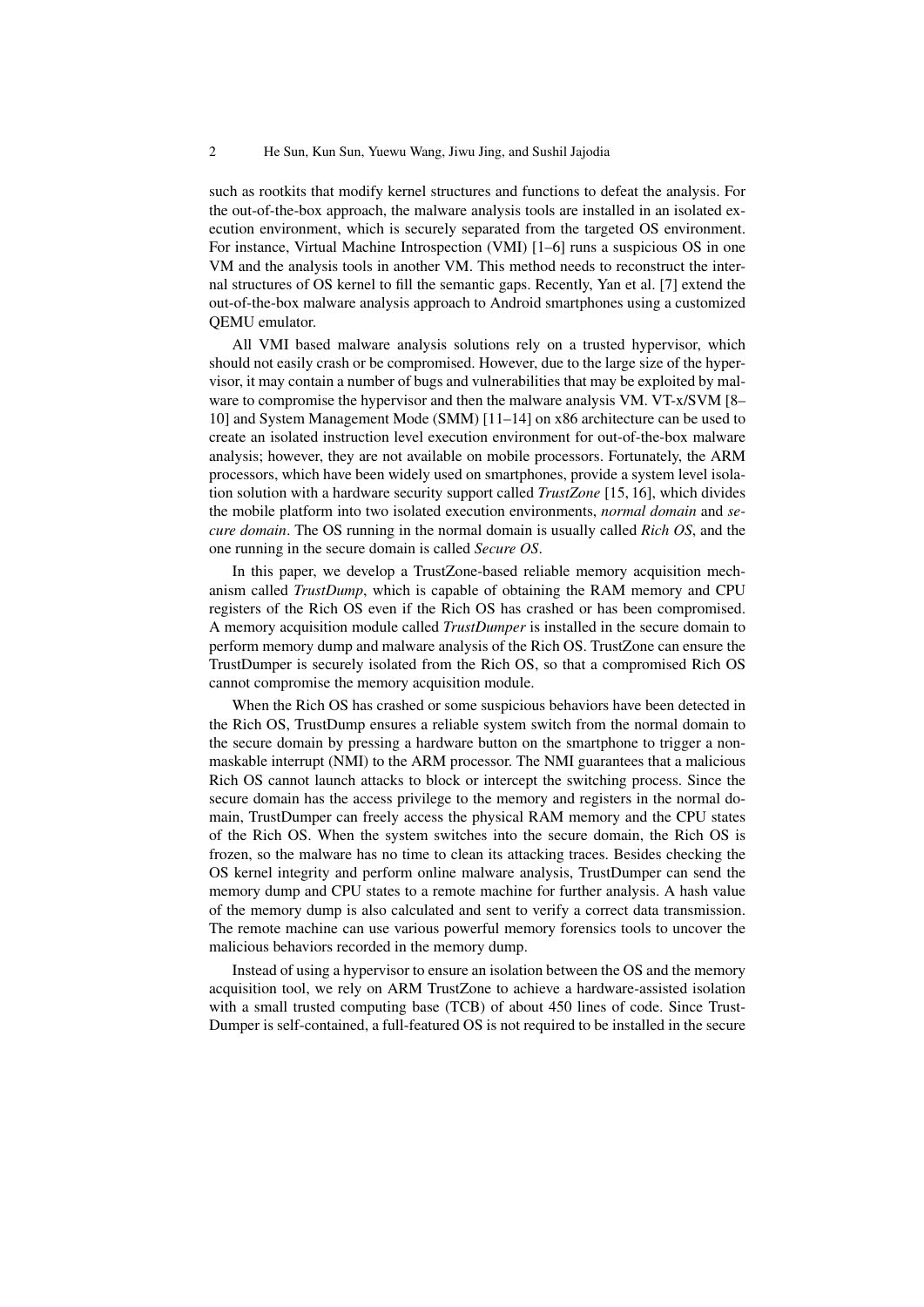domain. Moreover, TrustDump is OS agnostic and we do not need any changes to the Rich OS, which satisfies the smartphone forensic principle of extracting the digital evidence without altering the data contents. We build a TrustDump prototype on Freescale i.MX53 QSB.

In summary, we make the following contributions in this paper.

- We design a hardware-assisted memory acquisition mechanism named TrustDump to reliably acquire the RAM memory and CPU registers of the OS on smartphones, even if the OS has crashed or has been compromised.
- The trusted computing base (TCB) of TrustDump is small, only consisting of a small memory acquisition module in the secure domain. We do not need to install a hypervisor or root the OS in the normal domain.
- We implement a TrustDump prototype on Freescale i.MX53 QSB. A non-maskable interrupt (NMI) is constructed for ensuring a reliable switching from the normal domain to the secure domain in 1.7 us.

The remainder of the paper is organized as follows. Section 2 introduces background knowledge. Section 3 describes the threat model and assumptions. We present the framework in Section 4. A prototype implementation is detailed in Section 5. Section 6 discusses the experimental results. We describe related works in Section 7 and conclude the paper in Section 8.

# 2 Background

### 2.1 TrustZone Overview

TrustZone [16, 15] is a system-wide approach to provide hardware-level isolation on ARM platforms. It's supported by a wide range of processors including Cortex-A8 [17], Cortex-A9 [18] and Cortex-A15 [19]. It creates two isolated execution domains: *secure domain* and *normal domain*. The secure domain has a higher access privilege than the normal domain, so it can access the resources of the normal domain such as memory, CPU registers and peripherals, but not vice versa. There's an *NS* bit in the CPU processor to control and indicate the state of the CPU - 0 means the secure state and 1 means the normal state. There's an additional CPU mode, *monitor mode*, which only runs in the secure domain regardless of the value of the *NS* bit. The monitor mode serves as a gatekeeper between the normal domain and the secure domain. If the normal domain requests to switch to the secure domain, the CPU must first enter the monitor mode. The system bus also contains a bit to indicate the state of the bus transaction. Thus, normal peripherals can only perform normal transactions, but not the secure transactions.

#### 2.2 TrustZone Aware Interrupt Controller (TZIC)

The TZIC is a TrustZone enabled interrupt controller, which allows complete and independent control over every interrupt connected to the controller. It receives interrupts from peripheral devices and routes them to the ARM processor. The TZIC provides secure and non-secure transaction access to those interrupts, restricting non-secure read- /write transactions to only interrupts configured as non-secure and allowing secure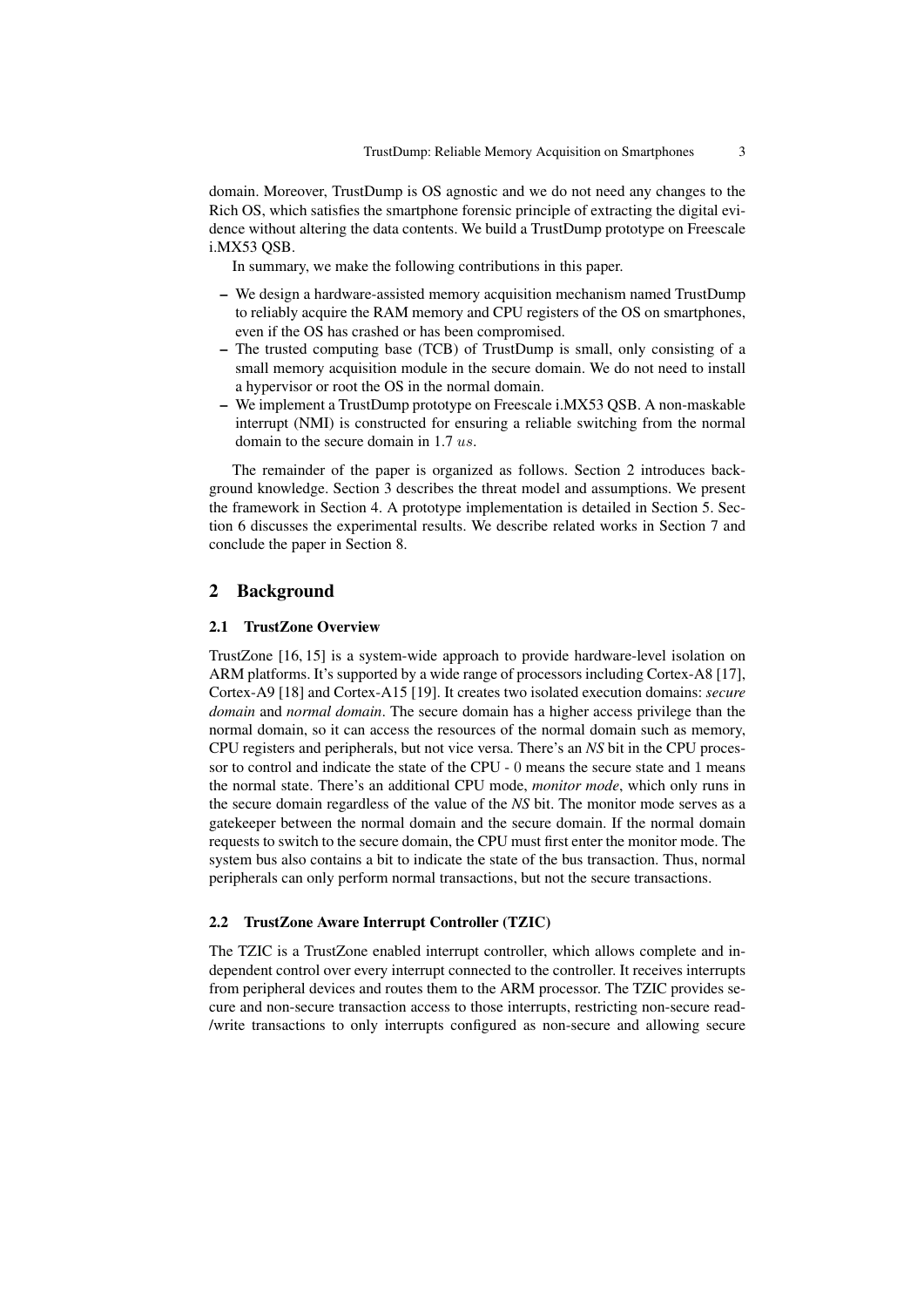transactions to all interrupts regardless of security configurations. By default, the TZIC uses Fast Interrupt FIQ as secure interrupt and uses Regular Interrupt IRQ as non-secure interrupt. There are three exception vector tables associated with the normal domain, the secure domain, and the monitor mode, respectively.

#### 2.3 General Purpose Input/Output (GPIO)

The GPIO provides general-purpose pins that can be configured as either input or output. It can be connected to the physical buttons, LED lights, and other signals through an I/O multiplexer. The signal can be either 0 or 1, and each pin of GPIO contributes a bit in the GPIO block. The GPIO can be used to trigger interrupts to the TZIC; however, if the source is masked off in the GPIO, the corresponding interrupt request cannot be forwarded.

# 3 Threat model and Assumptions

On a TrustZone-enabled ARM platform, when the Rich OS crashes due to system failure, the Rich OS may not be able to send a secure interrupt to switch the system into the secure domain. When the Rich OS has been compromised, an armored malware can intercept the switch request and fake a memory acquisition process with a "Man in the Middle" attack. It is critical to ensure that TrustDump is securely activated to perform reliable memory dump. Since a malicious Rich OS may target at compromising the memory acquisition module to defeat the memory acquisition process, we must protect the integrity of the TrustDump.

We assume the attacker has no physical access to the smartphone. The ROM code is secure and cannot be flashed. The smartphone has the TrustZone hardware support, which is used to protect the memory acquisition module in the secure domain.

## 4 TrustDump Framework

Figure 1 shows the TrustDump framework using ARM TrustZone hardware security support. The Rich OS running in the normal domain is the target for memory acquisition, while a self-contained software module called TrustDumper in the secure domain is responsible for data acquisition, data analysis, and data transmission of the Rich OS's memory and CPU registers. After a reliable switching from the normal domain to the secure domain, a data acquisition module is responsible for reading the RAM memory and CPU registers of the Rich OS without any support from the Rich OS. TrustDump is capable of performing online analysis such as OS integrity checking and Rootkit detection after filling the semantics gap. Also, the acquired memory and CPU registers can be transmitted to a remote computer for logging and further analysis.

### 4.1 TrustDumper Deployment

When there is only one OS running on the ARM platform, it is usually running in the secure domain. In our system, since the Rich OS is running in the normal domain, we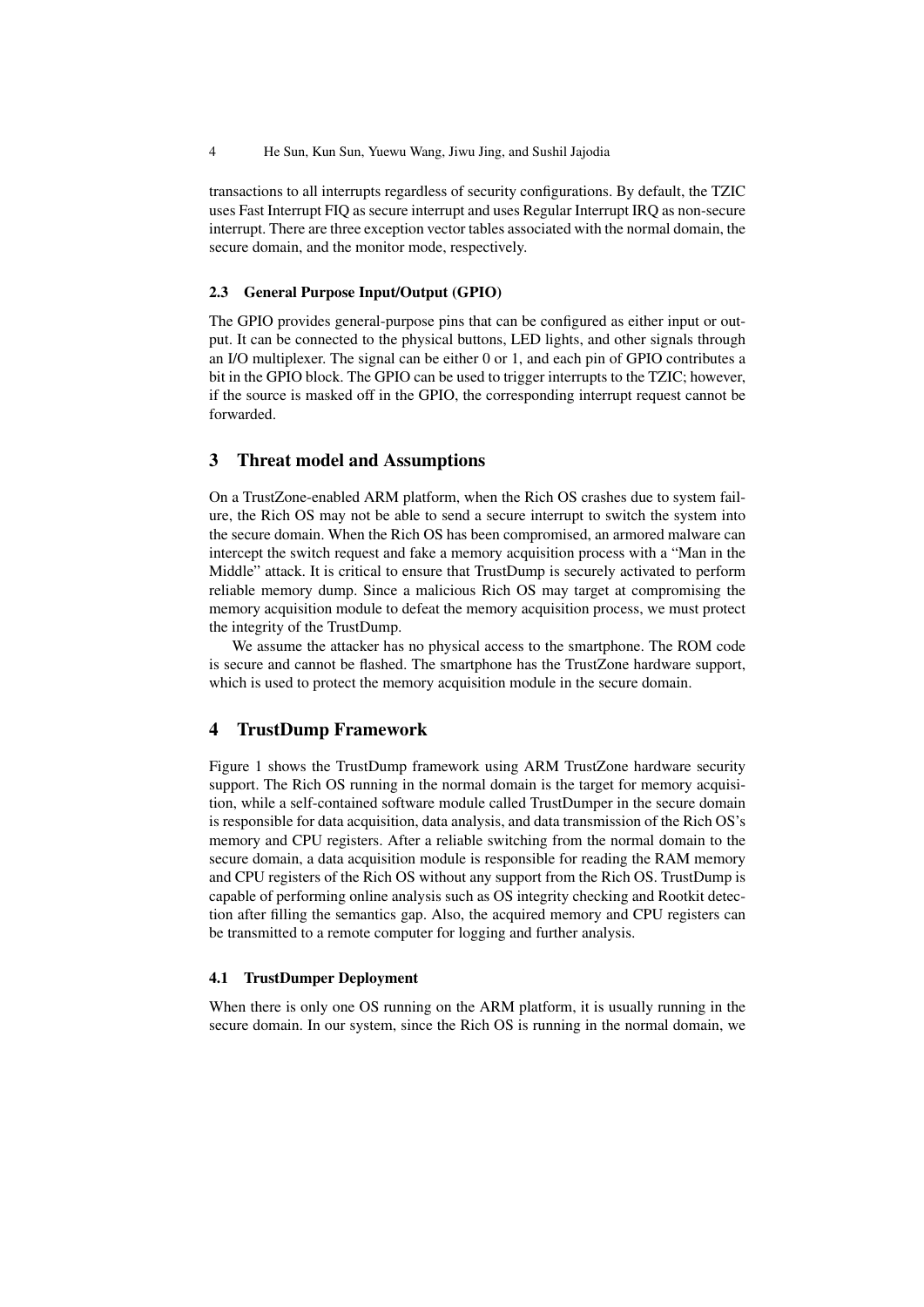

Fig. 1. The System Framework of TrustDump

need to port the Rich OS to the normal domain and then install the TrustDumper in the secure domain. The work of porting Rich OS to the normal domain seems simple, but the source code customized to run in the secure domain cannot be directly executed in the normal domain. Since there is no open source Linux kernel available for running in the normal domain on real platform, we have to port Android OS from the secure domain to the normal domain by ourselves. We allocate a sealed memory region for the secure domain to run the TrustDumper. TrustZone guarantees that the normal domain cannot access the sealed memory. Since TrustDumper is self-contained, we do not need to install a full-featured OS in the secure domain, which dramatically reduces the TCB of the system.

#### 4.2 Reliable Switching

A reliable switching into the secure domain is the prerequisite for a reliable memory acquisition. We must ensure the switching will happen per the user's requests even if the Rich OS is compromised or simply crashes. First, the system can be safely switched into the secure domain when the Rich OS crashes. In other words, we cannot rely on the Rich OS to initiate the switching process even if the Rich OS is secure and trusted. Second, our system should prevent a malicious Rich OS from launching Denial of Service attacks to block or intercept the switching request.

TrustZone provides two ways to enter the secure domain from the normal domain: *SMC* instruction and *Secure Interrupt*. The SMC instruction is a privileged instruction that can only be invoked in the Rich OS's kernel mode. However, when the Rich OS is malicious, it can block or intercept the secure monitor call that uses the SMC instruction. Moreover, when the Rich OS crashes, the SMC instruction may not be called before the crash happens. Alternatively, secure interrupts of TrustZone can be called to switch from the normal domain to the secure domain. TrustZone uses the fast interrupt FIQ as the secure interrupt and uses the normal IRQ interrupt as the normal interrupt.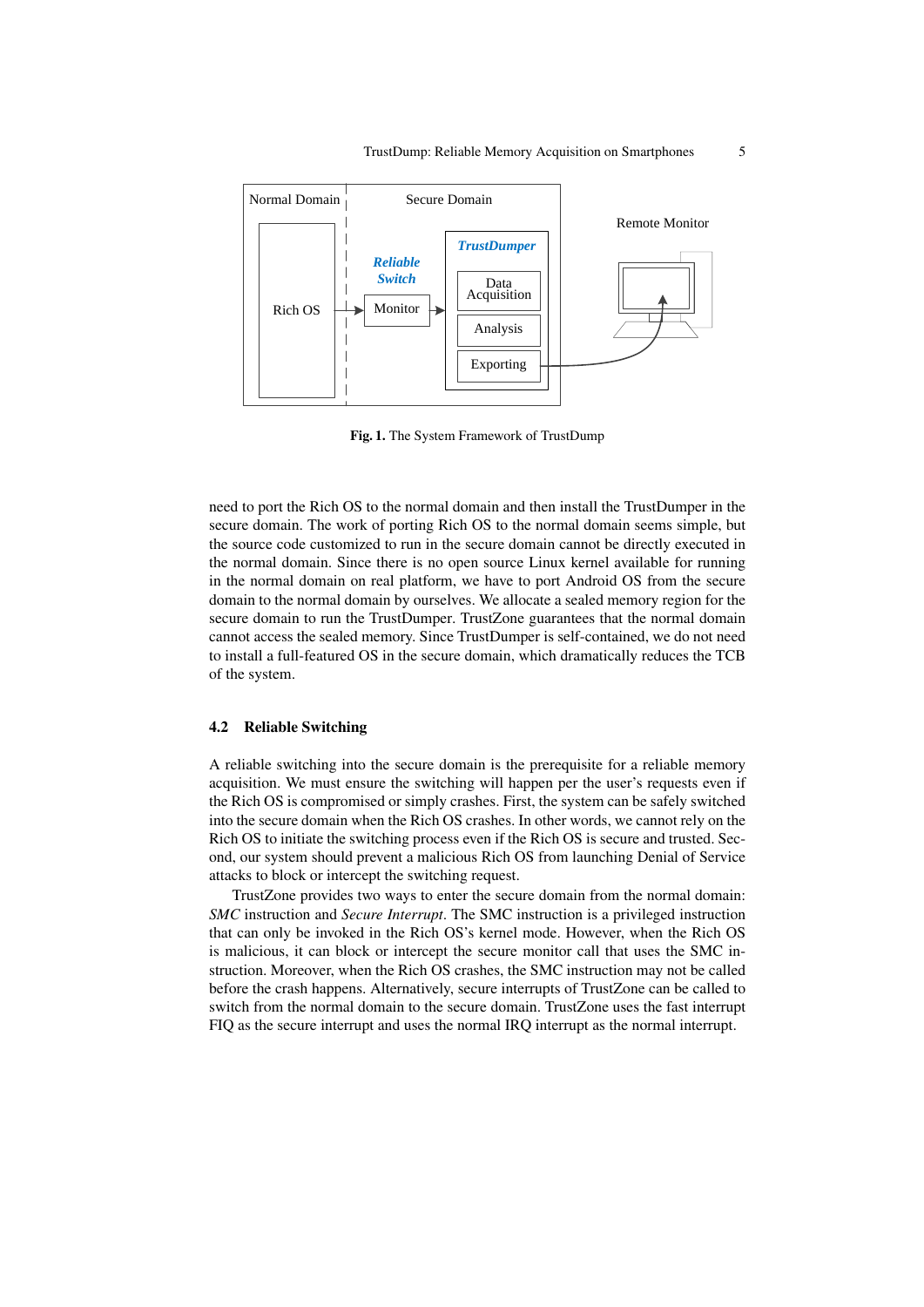Non-maskable interrupt (NMI) has been widely used and deployed on mobile platforms [20, 21], which can trigger one NMI by pressing a button or a combination of several buttons. Since the Rich OS cannot block or intercept NMI, we can use one NMI to enforce the system switching. However, for mobile platforms that do not have dedicated NMI (e.g., Freescale i.MX53 QSB [22]), we solve this problem by configuring one secure interrupt as the NMI.

# 4.3 Data Acquisition and Transmission

The software module in the secure domain has access privileges to the entire physical memory of the normal domain. Moreover, it can access all the banked CPU registers, which are critical to fill the semantic gaps for malware analysis. When the system enters the secure domain, the Rich OS in the normal domain is frozen.

Our system supports both online malware detection and offline malware analysis. For online malware detection, since the analysis module runs outside the Rich OS, it has to fill the semantic gaps. Based on the knowledge of the kernel data structures, the analysis module can reconstruct the context of the Rich OS and then perform malware analysis tasks in the secure domain, such as verifying the integrity of the Rich OS and detecting rootkits. For offline analysis, since we need to transmit a large amount of acquired RAM memory (e.g., 1GB in Freescale i.MX53 QSB) to a remote computer, DMA is used to transfer data from RAM memory to communication peripherals such as a serial port or a network card. A hash value of the acquired memory is also transmitted to verify the data transmission process. Since the DMA and the peripherals may be used by the Rich OS when the switching happens, their states should be saved and restored afterward.

#### 4.4 System Security

With the NMI triggered by a physical button, TrustDump can safely switch the system from the normal domain to the secure domain no matter what state the Rich OS is staying. Thus, a malicious Rich OS cannot launch Denial of Service attacks to block or intercept the switching. After the NMI being triggered, TrustDump will freeze the Rich OS, so the malware in the Rich OS has no chance to clean its traces.

The TrustDumper has the privilege to access all the memory and CPU registers of the Rich OS, so it may check the integrity of the Rich OS and detect various malware such as rootkits in the Rich OS. Since the TrustDumper in the secure domain is securely isolated from the Rich OS by TrustZone, a compromised Rich OS cannot compromise the memory acquisition modules.

# 5 Implementation

We implement a prototype using Freescale *i.MX53 QSB*, a TrustZone-enabled mobile System on Chip (SoC) [22]. i.MX53 QSB has an ARM Cortex-A8 1 GHz application processor with 1 GB DDR3 RAM memory and a 4GB MicroSD card. We deploy Android 2.3.4 in the normal domain. The development board is connected through the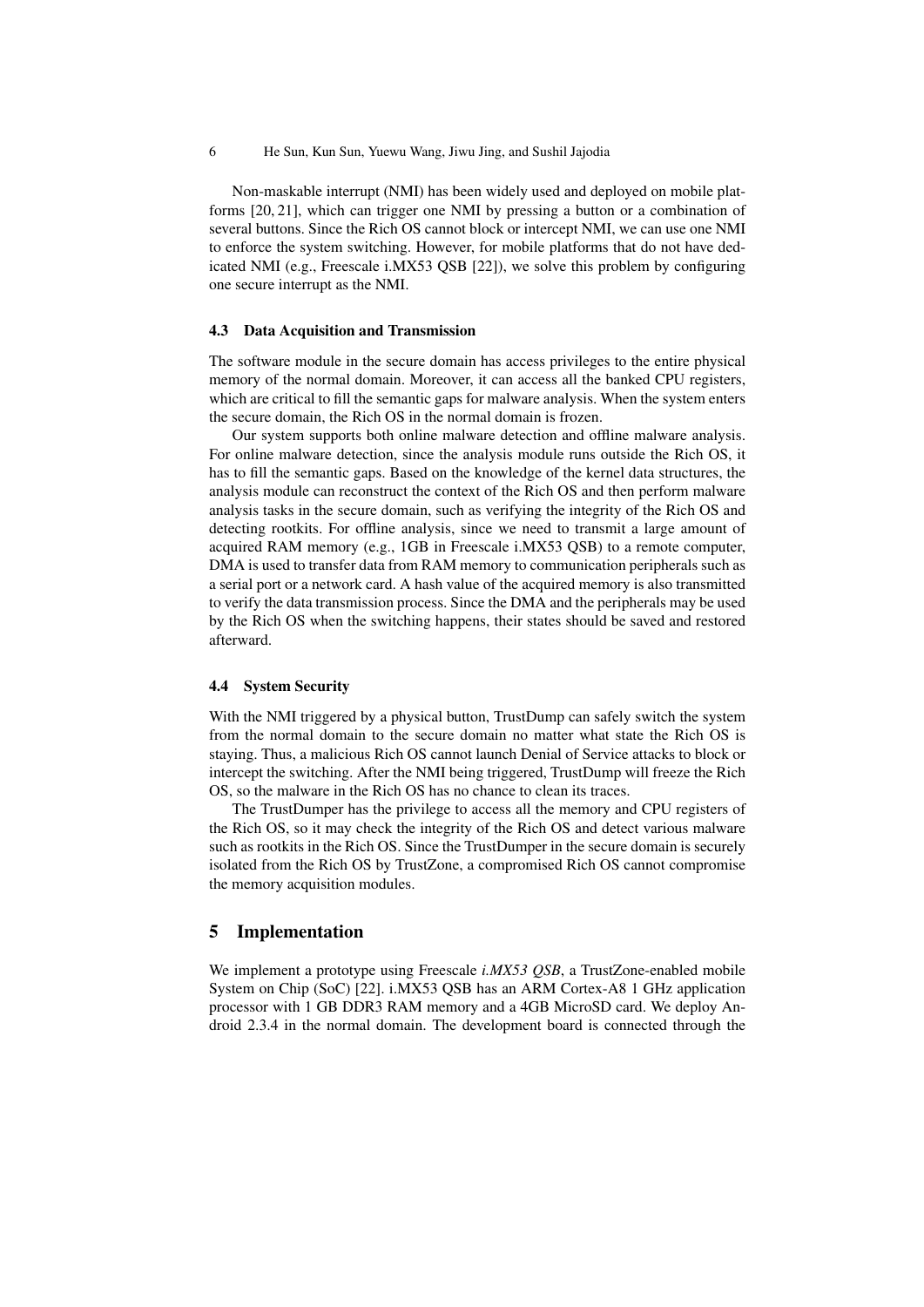serial port to a Thinkpad-T430 laptop that runs Ubuntu 12.04 LTS. Our TrustDump prototype contains only 450 lines of code.

#### 5.1 Deployment of TrustDump

Since we cannot find any open source OS working in the normal domain, we have to port an Android OS from the secure domain to the normal domain based on the Board Support Package (BSP) published by Adeneo Embedded [23]. Next, we deploy the TrustDumper in the secure domain.

The OS code running in the secure domain cannot execute in the normal domain without proper modification. Since the normal domain has a lower privilege than the secure domain, there are some peripherals that cannot be accessed from the normal domain. For instance, the Deep Sleep Mode Interrupt Holdoff Register (DSMINT) can only be accessed in the secure domain. However, the Rich OS needs DSMINT to hold off the interrupts before entering the low power mode. To run Android in the normal domain, we develop a pair of secure I/O functions, *secure write* and *secure read*, to enable the normal domain to access the peripherals in the secure domain.

The function definitions are shown in Listing 1. *secure write* writes 32-bit data to the physical address pa. Similarly, *secure read* reads from the physical address pa and returns the result. Each peripheral on the i.MX53 QSB has certain configuration registers, which are usually accessed as physical addresses on the board. A *Whitelist* is maintained in the secure domain to store all the registers that the normal domain can access through these two secure I/O functions.

#### Listing 1. Definition of *secure write* and *secure read*

```
void secure_write(unsigned int data, unsigned int pa);
unsigned int secure_read(unsigned int pa);
```
### 5.2 Reliable Switching

To ensure the reliable switching, we reserve a secure interrupt (FIQ) of TrustZone to serve as the non-maskable interrupt (NMI). Figure 2 shows the four steps of the switching process, which involves three components, namely, peripheral device, TZIC, and the ARM processor. First, a peripheral device as the source of the interrupt makes the interrupt request. Second, the interrupt request will be sent to the TZIC. Third, based on the type of the interrupt (FIQ or IRQ), the TZIC asserts the corresponding exception to the ARM processor. To trigger a reliable switching, the interrupt request must be an FIQ. Finally, after receiving an FIQ, the ARM processor switches to the secure domain according to the setting of the Secure Configuration Register (SCR) and the Current Program Status Register (CPSR).

Note all the three components are critical to the reliable switching. The compromise of any of the three components will result in an unreliable switching. If the source of the interrupt can be masked by the Rich OS or the Rich OS just blocks all the FIQs to the ARM processor, then the switching to the secure domain will be blocked. To prevent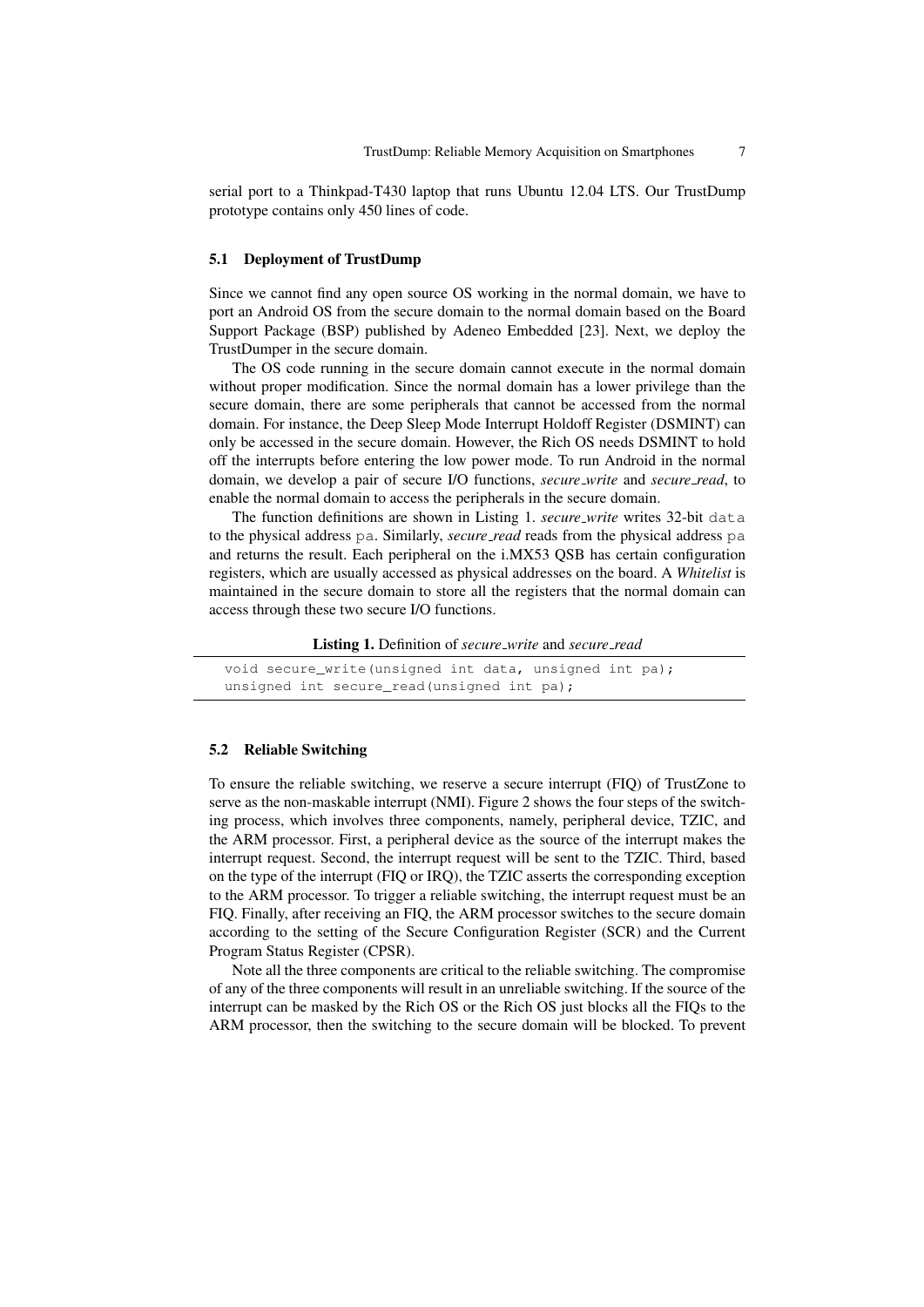those attacks, we construct an NMI using GPIO-2 interrupt. We first set the GPIO-2 interrupt as a secure interrupt in TZIC. Then we use the peripheral access privilege control in Central Security Unit (CSU) to isolate the peripheral from the normal domain. It guarantees the normal domain cannot configure the peripheral. Moreover, through configuring the registers of ARM processor, we set the FIQ requests to be handled in the secure domain.

To minimize the impacts on the access of the Rich OS to other peripherals that share the same access privilege with GPIO-2, we propose a method to enable *Fine-grained Access Control*. Also, to minimize the impacts on the functionalities of other peripherals, we propose a method to enable *Fine-grained Interrupt Control*. It can differentiate the interrupts that share the same interrupt number and distribute them to dedicated handlers in different domains.



Fig. 2. The Control Flow of Reliable Switching

Non-maskable GPIO-2 Secure Interrupt In our prototype, we use the user-defined button 1 on the board to trigger reliable switching to the secure domain. There are seven GPIOs from GPIO-1 to GPIO-7 on our board. The user-defined button 1 is attached to the fifteenth pin of the second GPIO: GPIO-2.

First, the interrupt type of GPIO-2 is set as *secure* in Interrupt Security Registers (TZIC INTSEC). This prevents the normal domain from accessing the GPIO-2 interrupt configuration in the TZIC. Second, we set the *F* bit in CPSR to 0 to enable FIQ exception. We also set the *FW* bit in SCR to 0 to ensure the FIQ enable (*F*) bit in CPSR cannot be modified by the normal domain. After the configuration of these two bits, the normal domain cannot block the FIQ request to the ARM processor. Third, we set the *FIQ* bit in SCR to 1 to enforce the ARM processor to branch to the monitor mode on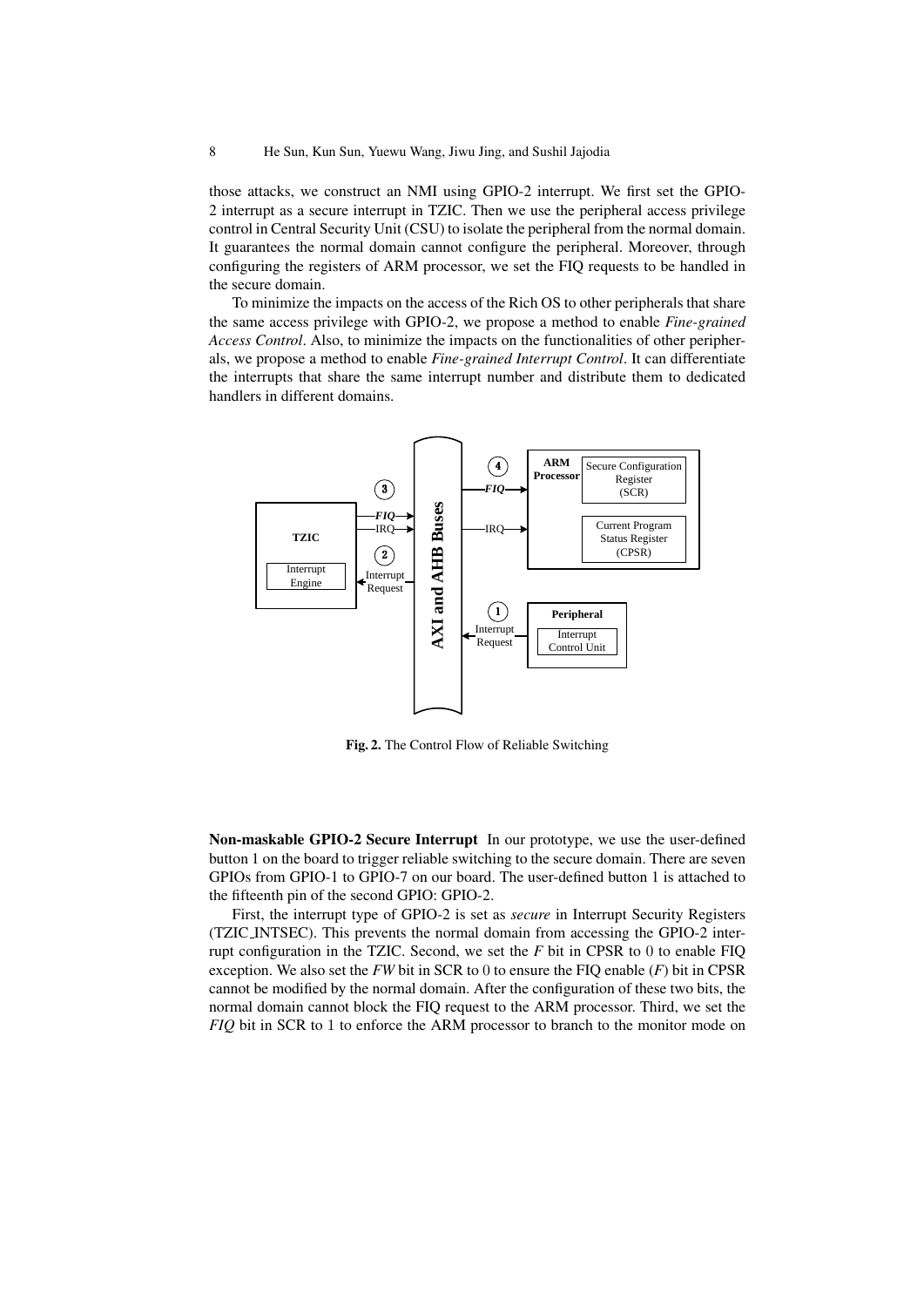an FIQ exception. This step ensures that the FIQ request to secure domain cannot be intercepted or blocked by the normal domain. Finally, we disable the non-secure access to GPIO-2 in CSU so that the interrupt unit of GPIO-2 cannot be configured by the normal domain.

When the ARM processor branches to the monitor mode in the secure domain after the secure interrupt happens, the CPU executes the instruction located in the vector table of the monitor mode at the offset of  $0 \times 1$ C. After the memory acquisition finishes, the CPU executes the instruction: subs pc,  $\text{lr}$ , #4 to return to the normal domain.

Fine-grained Access Control The secure domain and the normal domain have different access control policies over the peripherals. The secure domain can access the peripherals belonging to the normal domain, but not vice versa. CSU determines which domain a peripheral belongs to, so we can set access control policies of peripherals by setting the corresponding registers in CSU. We configure GPIO-2 as secure peripheral to prevent the normal domain from accessing it.

However, this simple access control management forces several peripherals to share the same access control policy. For instance, in our prototype, user-defined button 1 and 2 are two pins of GPIO-2 and share the same access policy. We use them in different domains: button 1 is the source of NMI and button 2 is used as the Home Key for the Rich OS. If we disable the non-secure access to user-defined button 1, the non-secure access to button 2 will be denied too, which disables the Home Key in the normal domain.

To solve this problem, we develop a fine-grained access control that sets the peripherals sharing the same policy as secure and releases those peripherals needed in the normal domain by adding them into a *Whitelist*. The Rich OS uses the secure I/O functions described in Listing 1 to access the released peripherals. In this way we can protect the source of NMI from the normal domain without constraining the access of the normal domain to other devices.

Fine-grained Interrupt Control There is only one interrupt number for all the 32 pins of GPIO-2; however, each pin will generate the same interrupt number 52. Therefore, after we construct the NMI, button 2 will generate the same FIQ request as button 1 does. When the user-defined button 1 is dedicated to trigger an NMI, button 2 will trigger the same NMI, instead of serving as the Home Key as designed in the Rich OS. We solve this problem by developing a fine-grained interrupt control to distribute the interrupts generated by these two buttons to different handlers.

No matter which button is pressed, CPU goes into the secure domain first. Because the functions of the Rich OS cannot be called in the secure domain, the request of button 2 will be forwarded to the normal domain to call the functions of the Rich OS instead of being processed locally as button 1 does. The FIQ exception handler of the Rich OS receives the request and calls the corresponding operation codes in the Rich OS. The entry of FIQ exception is at a static address  $0 \times \text{FFFF01C}$ . The FIQ mode is not used by the Rich OS, so we can freely use the FIQ exception handlers.

The program flow of hardware interrupts in TrustDump is depicted in Figure 3. The IRQ exception asserted by non-secure interrupt is handled in the Rich OS. The IRQ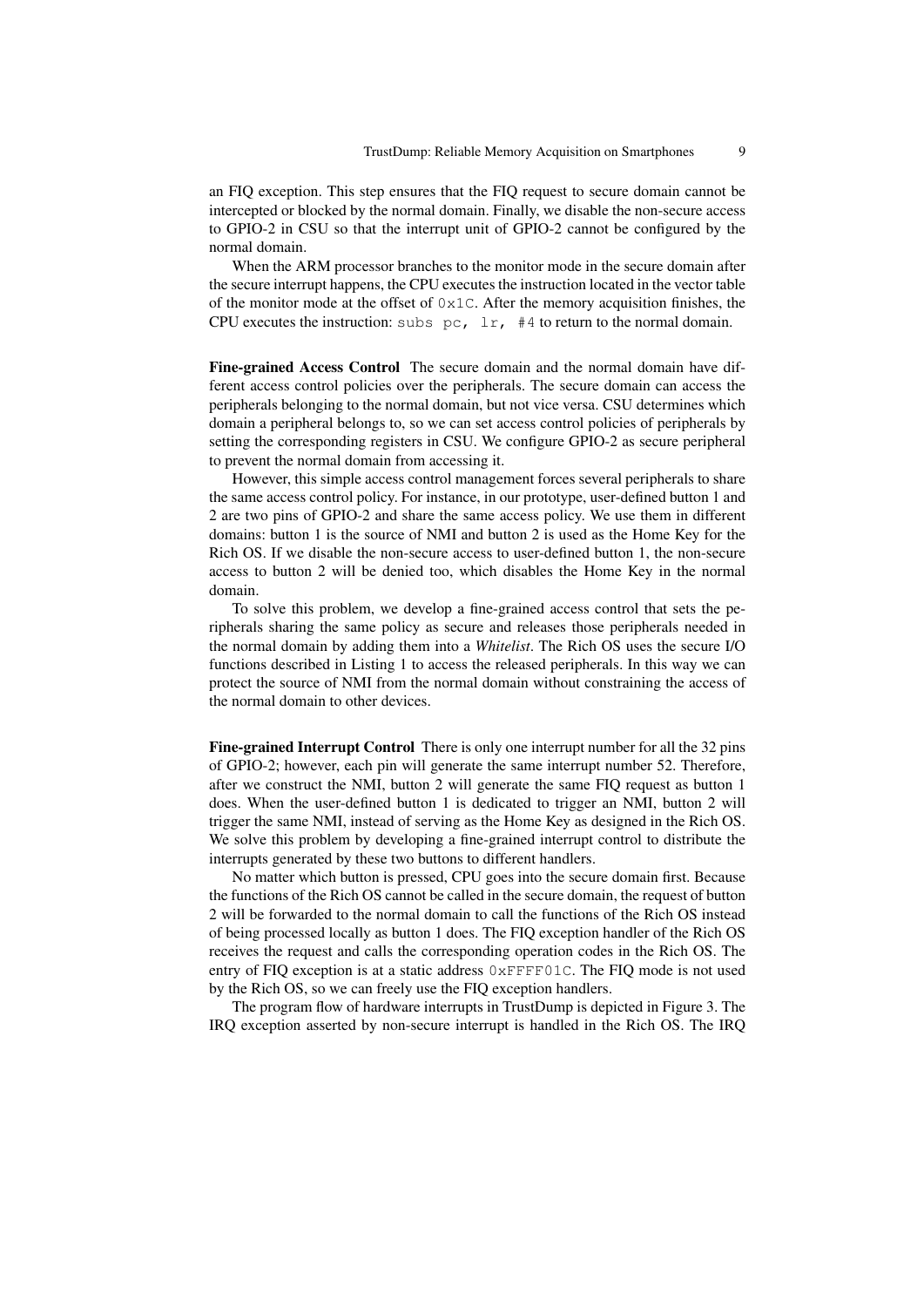

Fig. 3. Program Flow of Interrupt

exception handler gets the number of the pending interrupt from TZIC and gives it to the operation codes.

Upon FIQ request asserted by a secure interrupt, the system will switch to the FIQ exception entry of the secure domain according to the configuration of the TZIC. The FIQ exception handler of the secure domain figures out the source of interrupt through the interrupt control unit of GPIO-2. If the interrupt is an NMI, the handler clears the interrupt status in the TZIC to prevent re-entry. Next, it goes into TrustDumper to perform memory acquisition and analysis. At last, the system returns to the Rich OS.

If the source of the FIQ exception is for the Rich OS, the handler masks the interrupt by setting the interrupt mask register (IMR) in GPIO-2. It stops the interrupt request to TZIC and thus clears the interrupt status in TZIC to prevent re-entry after entering the Rich OS. Besides, masking the interrupt in the handler keeps the interrupt status in the interrupt control unit of GPIO-2, which is used to distinguish different pins of GPIO-2 by the Rich OS. Since the Rich OS can access the interrupt control unit of GPIO-2 to determine which pin generates the interrupt, it can locate the source after receiving an interrupt number 52.

Because the secure domain will not be re-entered, the context of the normal domain stored in the secure domain must be restored before the system jumps to the FIQ handler of the Rich OS. The handler is entered by changing CPU mode to FIQ mode and jumping to the entry of FIQ exception in the normal domain.

In case of return, the FIQ exception handler saves the CPU context first. Then it calls the operation codes in the Rich OS with the interrupt number 52. The operation codes find the source of the interrupt and take the corresponding actions according to the interrupt number. In our prototype, the action function is  $mx3_qpio_irq_endler$ , which further checks which pin of GPIO generates the interrupt.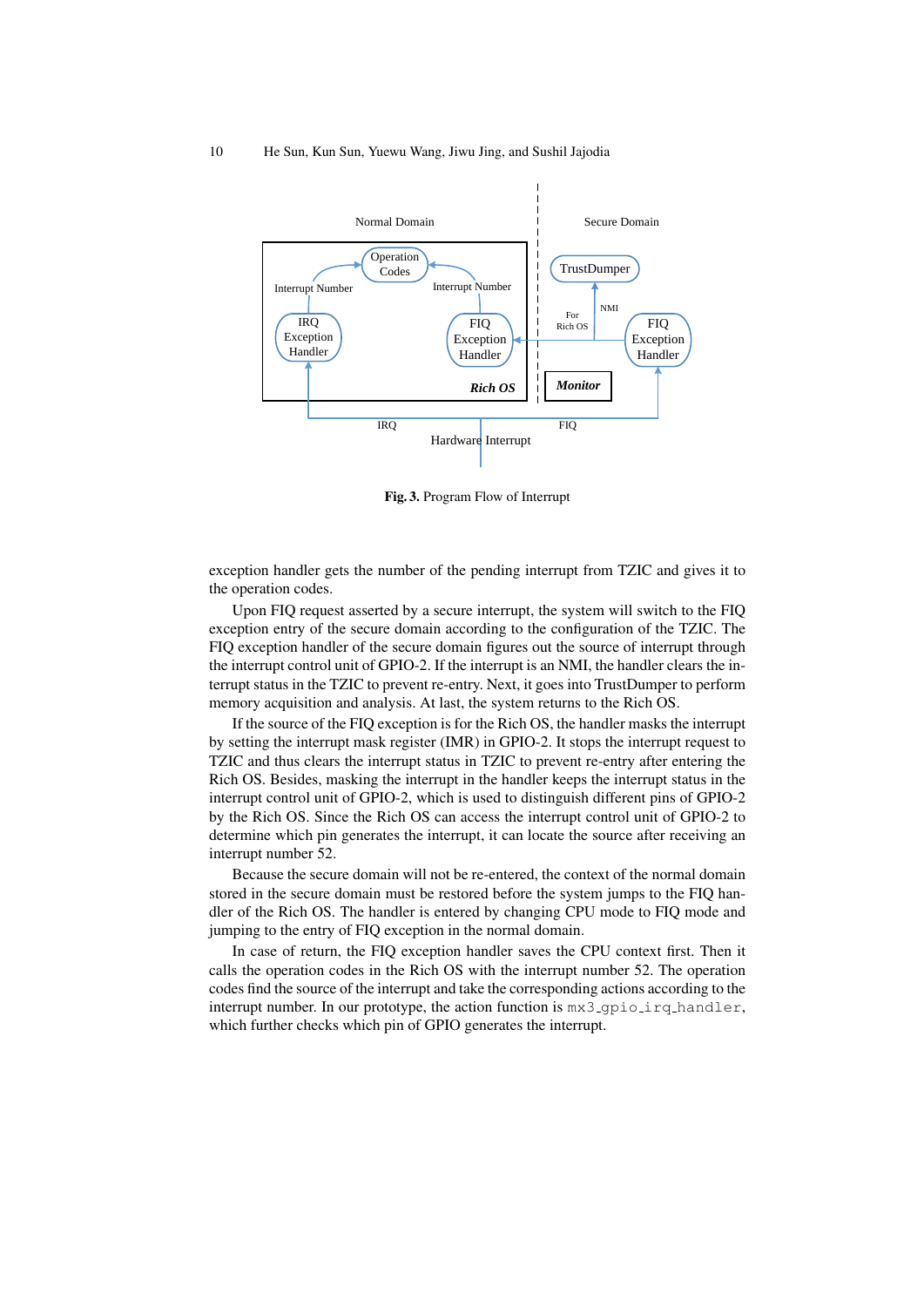As we have masked off the source bit, the function ignores the interrupt and returns directly without doing anything due to failure to pass the mask status judgment.

We enforce the function to bypass the mask status judgment when button 2 is triggered by  $\circ$  r-ing the corresponding bit with 1 in the judgment statement. With the mask status judgment passed, the action of the user-defined button 2 is taken in the normal domain. After the codes finish running, system returns to the handler. The handler then recovers the stored context and starts exception return by executing the instruction: subs pc, lr, #4.

## 5.3 TrustDumper

The TrustDumper is responsible for acquiring the physical memory and the CPU registers of the Rich OS, performing simple online analysis, and then transmitting the acquired data to a remote machine for further analysis.

Data Acquisition and Transmission ARM processors have banked registers: one copy for the normal domain and the other copy for the secure domain. In the monitor mode, the processor uses the copy for the secure domain but can also access the copy for the normal domain.

Since the secure domain can access the physical memory of the normal domain, the TrustDumper can directly access the Rich OS's physical address. However, to access the virtual addresses in the Rich OS, the TrustDumper must walk the page tables of the Rich OS to get the corresponding physical addresses. The physical base address of the page table is saved in the Translation Table Base Register (TTBR).

Memory dumping involves transmitting RAM memory to the peripherals. Because this data transmission is time-consuming, we take advantage of the DMA on the board. Since DMA has its own processing core and internal memory, the application processor can continue working on other tasks while the memory is being dumped. The DMA core executes routines that are stored in the internal RAM to perform DMA operations. Before transmitting, the TrustDumper saves the current state of the DMA, exporting the state of the processing core and the routines from the internal RAM to an unused system RAM on the board. Then it downloads the memory dumping code and the corresponding context to the internal RAM. After that, the TrustDumper triggers the DMA and starts to dump memory to the peripherals. When the data transmission is done, an interrupt will be generated for the TrustDumper to restore the core state and DMA internal RAM from the system RAM on the board. In our prototype, we use the serial port as the peripheral to transmit the RAM memory to a remote laptop. In our future work, we will add other peripherals such as network card in our system.

Integrity Checking and Rootkit Detection In our prototype, the analysis module is capable of checking the integrity of kernel code and detecting rootkits. We provide two implementations, one hardware-based solution and one software-based solution, of SHA-1 algorithm to check the integrity of Android kernel.

We leverage the Symmetric/Asymmetric Hashing and Random Accelerator (SA-HARA) of i.MX53 QSB, a security co-processor that implements block encryption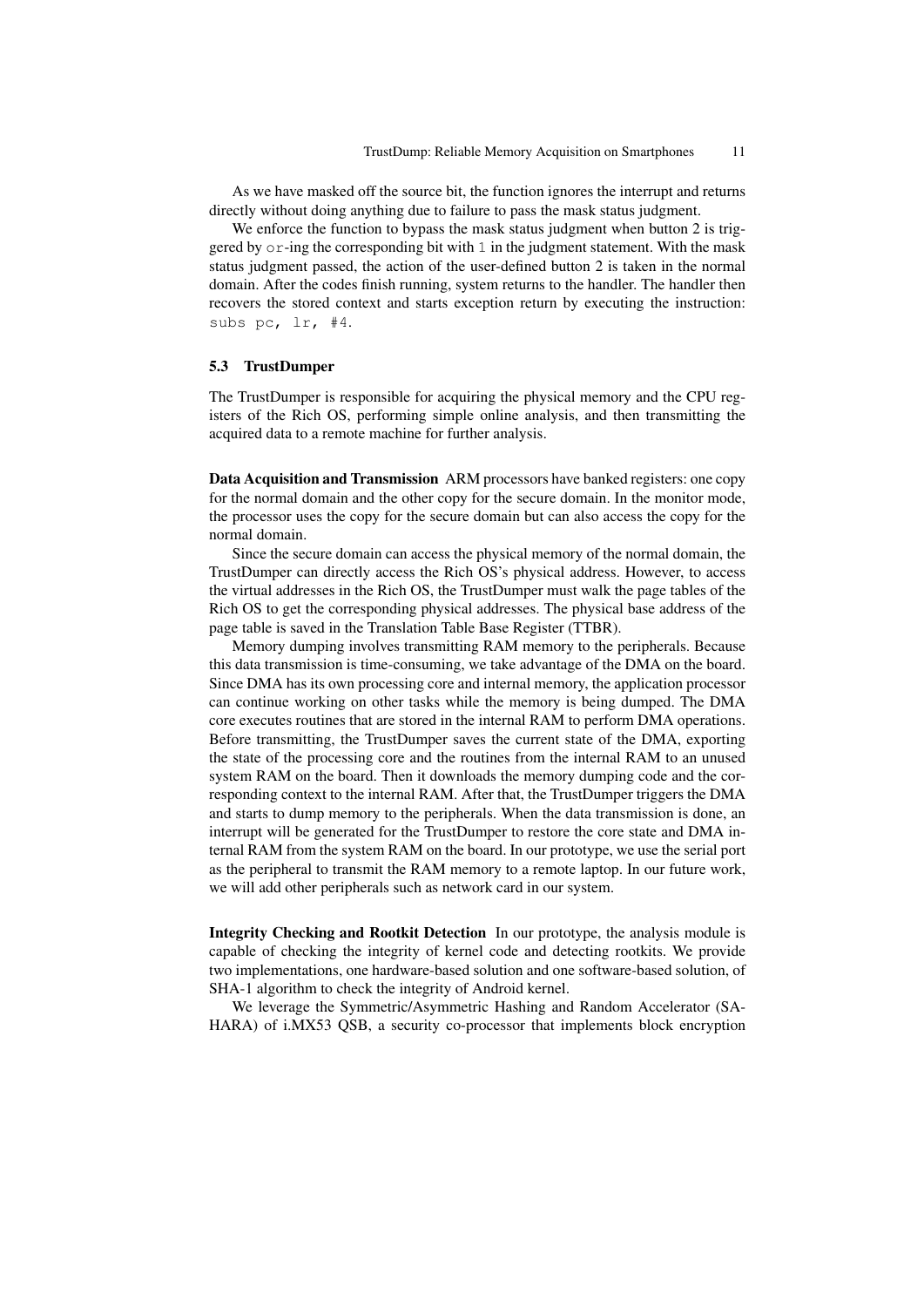algorithms (AES, DES, and 3DES), hashing algorithms (MD5, SHA-1, SHA-224, and SHA-256), a stream cipher algorithm (ARC4) and a hardware random number generator, to perform hardware-based hash. Since not all ARM platforms have a hardware security accelerator, we also provide a software-based SHA-1 implementation by porting the open source project PolarSSL [24] to i.MX53 QSB. The memory operations and output functions of SHA-1 algorithm in PolarSSL are modified to accommodate the bare-metal environment of the secure domain. Since the performance of hardware hash is better than software hash, we use the hardware to check the kernel integrity.

To calculate a hash value, the start address and length of the target code is required. Theres a static offset between the physical address and the virtual address of the continuous kernel code. In our prototype, the virtual start address of kernel is 0x80004000 and the offset is  $0 \times 10000000$ , so the physical start address is  $0 \times 70004000$ . The length of the kernel is case-sensitive, varying from different versions of kernel. Yet after the kernel has been compiled, the length is fixed. In TrustDump, the length is 9080836 bytes.

Our prototype can also detect rootkits that hide malicious processes. Figure 4 illustrates the list of process in linux kernel 2.6.35. In linux, a process is represented by the struct named task struct, which includes the process number (pid) and the memory descriptor of the process (mm). All the processes are linked by the struct list head, a doubly linked list in task struct. Becasue task struct is a component of the struct thread info, the address of the task struct corresponding to the current running process can be located through the thread info, which is located at (stack pointer  $\&(0x1FFF)$ ). Therefore, through retrieving the doubly linked list, all the information of the processes are listed and can be checked to discover the hidden malicious processes.



Fig. 4. Process List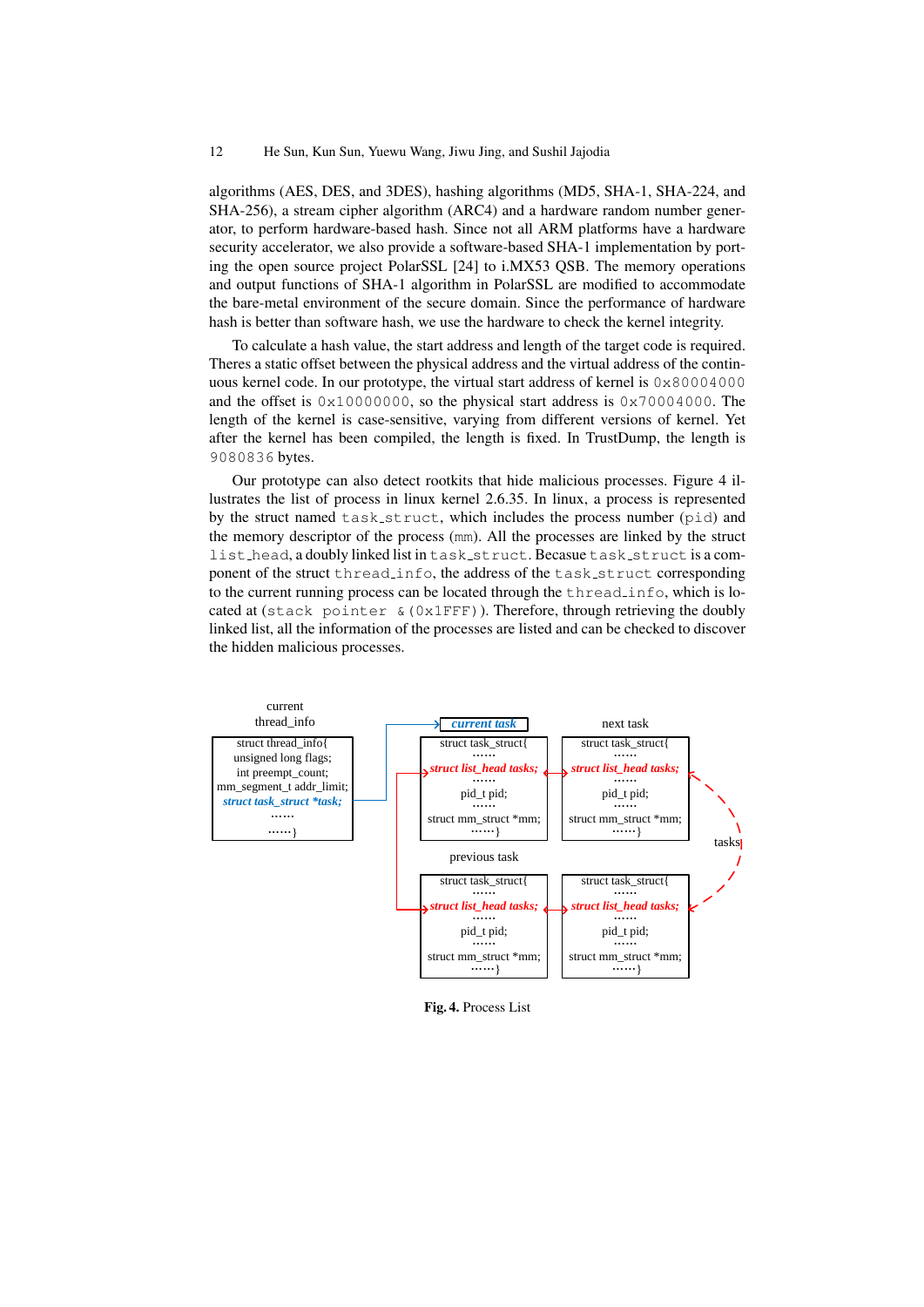# 6 Performance Evaluation

We evaluate the performance of TrustDump in three aspects: NMI switching time, memory dumping time, and analysis time. We use the performance monitor in the Cortex-A8 core processor to count the CPU cycles and then convert the cycle to time by multiplying 1 ns / cycle. We conduct each experiment 50 times and report the average.

# 6.1 NMI Switching Time

We measure the time of entering TrustDump with NMI and SMC instruction for comparison. For NMI measurement, since the performance monitor can only be started by software, there is no way to start the performance monitor at the exact time when the button is pressed. It cannot be done to directly measure the time from triggering of the interrupt to handling it in the secure domain. To start the performance monitor right before the NMI is triggered, we assert the NMI in the software-based way. On our board, software can trigger the NMI by writing the NMI interrupt number into the Software Interrupt Trigger Register (TZIC SWINT) of TZIC. Therefore, we measure the time from writing to the register to receiving the request in the secure domain to evaluate the NMI performance. The result shows that switching time using NMI is  $1.7$  us, which is neglectable. We also measure the switching time using the SMC instruction by measuring the time from invoking the SMC instruction to receiving the request in the secure domain. The average switching time using SMC instruction is  $0.3$  us. This is shorter than the time of using NMI because it takes more time for the request of NMI to be transferred to the processor. However, the switching time using NMI is still very small and almost imperceptible. Moreover, using NMI is more reliable than using the SMC instruction to enforce a domain switch.

# 6.2 Memory Dumping Time

There are two ways to read and send RAM memory content to peripherals: CPU and DMA. In TrustDump, we choose DMA to free the burden of dumping memory from CPU. However, our experimental results show that the memory dumping time using DMA is almost as fast as that of using CPU.

To make the result more convincing, we pick four scales of memory content size: 10 B, 100 B, 1 KB, and 10 KB. For each scale, we conduct the experiments 50 times for DMA and CPU, respectively. We take the average value and divide the result with the scale to get the dumping speed: bit rates. The bit rates of each scale are shown in Table 1. We can see that DMA performs as fast as CPU. Based on the result, it will take approximately 13.14 minutes in average to dump Android Kernel of 9080836 bytes to a laptop through the serial port. The bottleneck of the speed is the limited baud rate, which is 115200, of the serial port. The performance can be improved by using other faster peripherals, such as the Ethernet and wireless device. Since it requires to develop new device drivers in the secure domain, we put them into our future work.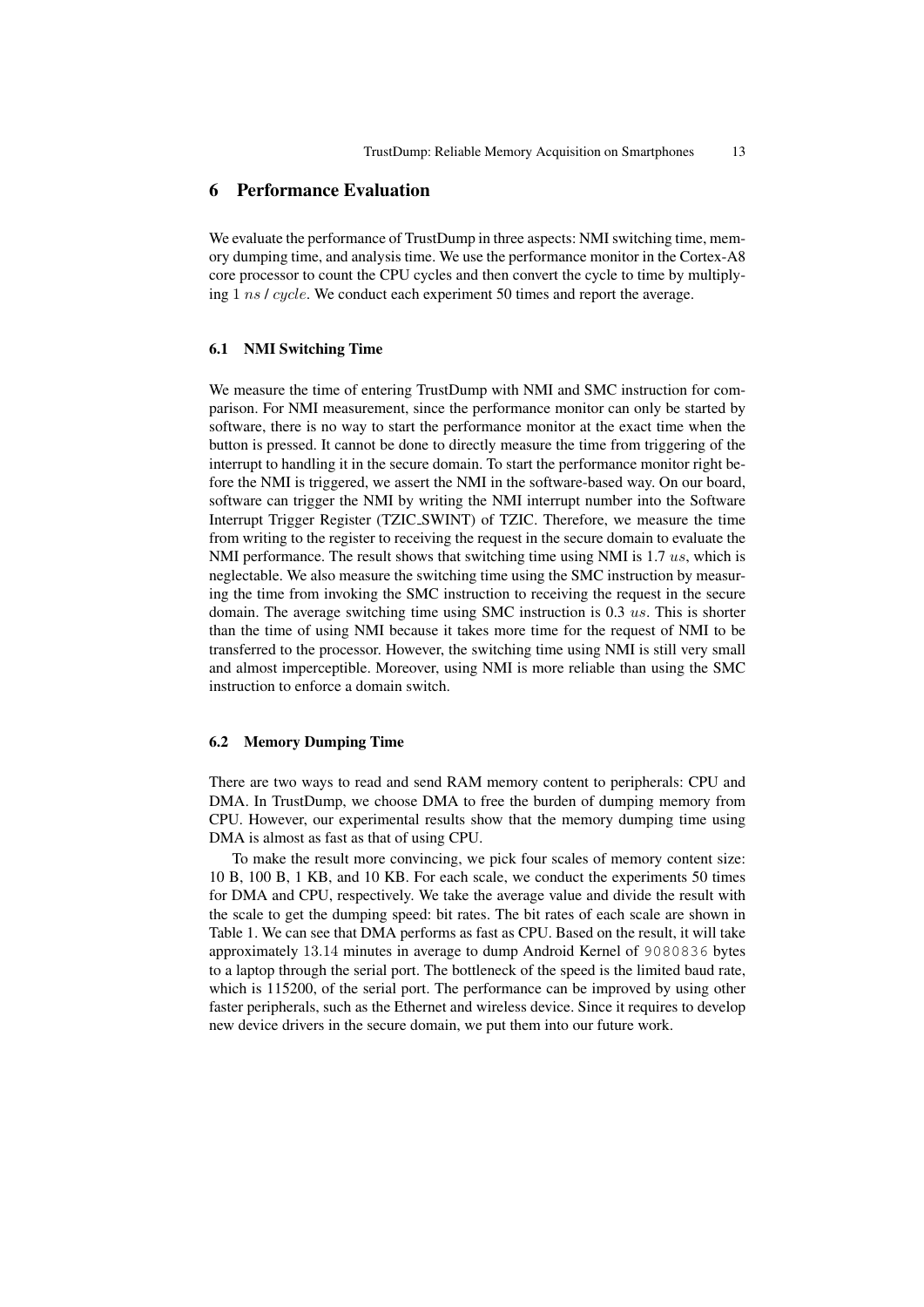| Scale $(Byte)$ | Bit Rate $(bit/s)$ |                   |
|----------------|--------------------|-------------------|
|                | DMA                | CPI               |
| 10             | 92178.12 92178.49  |                   |
| 100            |                    | 92163.38 92165.45 |
| 1 K            |                    | 92163.01 92163.43 |
| 10K            |                    | 92163.09 92163.11 |

Table 1. Memory Dumping Performance

#### 6.3 Analysis Performance

We conduct experiments on both the software-based and hardware-based implementations. The result shows that the time to calculate the kernel hash is  $1.56 \, ms$  by hardware, and 578.6 ms by software. The performance of hardware hash guarantees that Trust-Dumper can be invoked frequently to perform kernel integrity checking when using the hardware-based solution. Though the software-based solution may be too slow for frequent OS integrity checking, it can be used when the Rich OS crashes or is compromised.

Besides kernel integrity checking, TrustDumper can detect hidden processes. We deploy a real rootkit Suterusu [25] that can hide processes in the Rich OS for evaluation. Suterusu performs system call inline hooking on arm platform to hide user-specified processes. Whenever the *ls* or *top* command is called in linux terminal, Suterusu hooks the functions and deletes the information of the hidden malicious processes from the result. TrustDump can successfully detect the rootkit by traversing all the processes of the Rich OS in 2.13 ms. According to the implementation in 5.3, TrustDumper running in the monitor mode needs to access the stack pointer of the user mode to obtain the pointer of the current *thread info* in Rich OS. Because the user mode and the system mode of the CPU share the same stack pointer, and changing between the monitor mode and the system mode can be easily done by modifying the Current Program Status Register (CPSR), we access the stack pointer of the system mode instead. With the stack pointer, we can traverse all the processes listed in Figure 4 as described in 5.3. By comparing the result with what we get using command *ls* or *top*, we can find the processes hidden by the Suterusu.

# 7 Related Work

Memory acquisition techniques on smartphones can be classified into two categories: the software-based solutions and the hardware-based solutions. A software-based memory acquisition solution typically relies on either an OS running on the bare metal to acquire its own memory or a hypervisor to acquire the memory of one VM. Without /dev/mem support in the Android kernel, Linux Memory Extractor (LiME) has been developed as a loadable kernel module in Android to directly dump the memory to the SD card or over the network [26]. It requires rooted devices to insert the module into the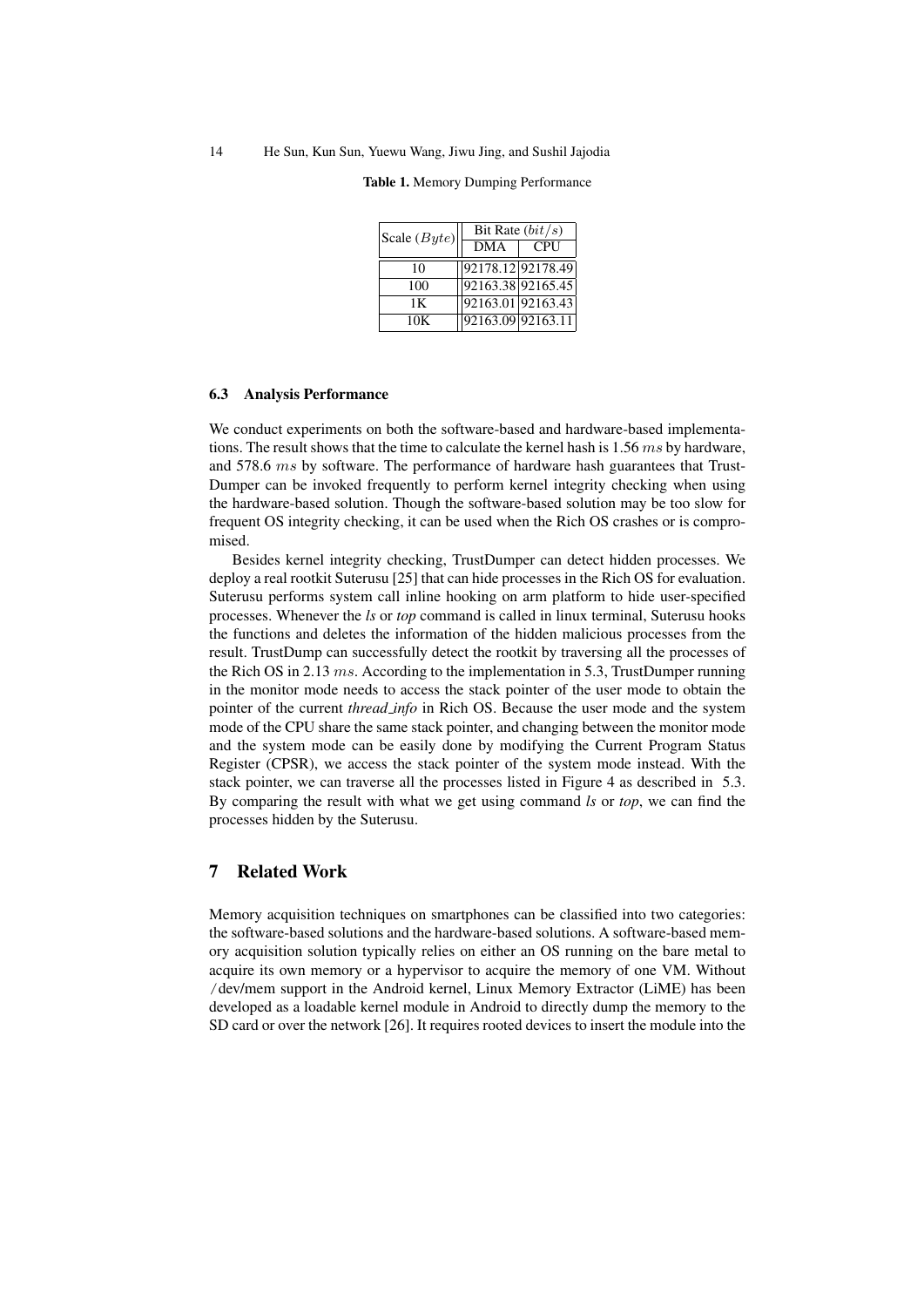kernel. Based on LiME, another work called DMD [27] can acquire the volatile memory of Android. Moreover, DDMS [28] provided by Android SDK can also be used to get memory information. On smartphones, the Android Recovery Mode [29] can give the user a root privilege and bypass the passcodes to acquire the OS memory; however, it requires a reboot before the memory acquisition.

In recent years, Hypervisors have been developed and enabled on ARM platforms [30, 31] with hardware support. Thus, the virtual machine inspection techniques [1] can also be implemented on the smartphones to protect the memory acquisition module from being tampered by the malicious OS. All above software-based solutions are efficient and easy to use. However, since they rely on the Android OS or a hypervisor to acquire the RAM memory, they cannot ensure a reliable memory acquisition when the OS/hypervisor has been compromised.

Hardware-based techniques usually utilize dedicated hardware components to directly access the memory through physical addresses [32], where the OS has been totally bypassed. JTAG [33] and chip-off technique [34] can be used to achieve memory acquisition; however, it works only if a JTAG debug port is identified on the smartphones. Moreover, most deployed OSes deny the debugging requests from JTAG to protect its own security. The cost of the equipment and the destructive nature of chip-off technique make it difficult to be used widely. Gianluigi Me et al. [35] propose a removable memory card based solution to overcome the heterogeneity of the tools adopted to retrieve smartphone contents. The existing hardware-based solution is more secure and reliable. However, it usually demands certain dedicated extra hardware components that may not be available on all smartphone platforms. Fortunately, the ARM processors, which have been widely used on smartphones, now provide a system level isolation solution with a hardware security support called *TrustZone* [15, 16]. TrustZone can ensure a trusted execution environment to protect the memory acquisition module and provide enough access privileges to access the Rich OS memory. Our work is based on TrustZone.

# 8 Conclusions

Based on ARM TrustZone technology, we propose a reliable memory acquisition mechanism named TrustDump on Smartphone to perform forensic analysis and facilitate malware analysis. TrustDump installs an Android OS in the normal domain and the memory acquisition module in the secure domain, and it relies on TrustZone to ensure a hardware-assisted isolation between the two domains. TrustDump ensures the reliability of the memory acquisition with a non-maskable interrupt, which prevents user's request from being intercepted or blocked by a malicious Rich OS. We propose finegrained access control and fine-grained interrupt control techniques to minimize the impacts on the Rich OS. Our prototype on i.MX53 QSB can enter TrustDump and begin memory dumping in 1.7 us and calculate a hash value of the Android kernel in 1.56 ms.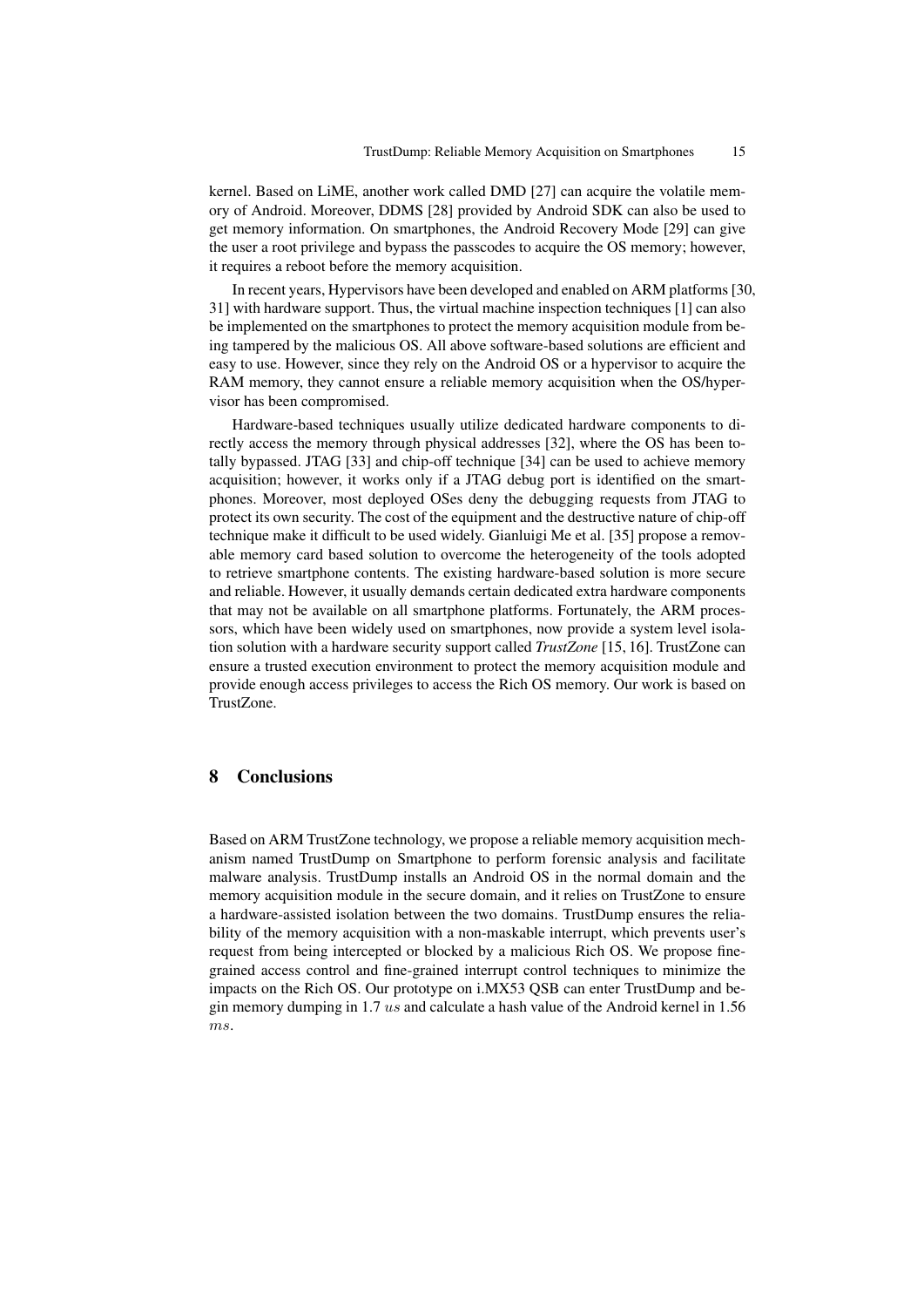# 9 Acknowledgment

This work is partially supported by National 973 Program of China under award No. 2014CB340603. Dr. Kun Sun's work is supported by U.S. Army Research Office under Grant W911NF-12-1-0060.

# References

- 1. Garfinkel, T., Rosenblum, M.: A virtual machine introspection based architecture for intrusion detection. In: NDSS. (2003)
- 2. Jiang, X., Wang, X., Xu, D.: Stealthy malware detection through vmm-based "out-of-thebox" semantic view reconstruction. In: ACM Conference on Computer and Communications Security. (2007) 128–138
- 3. Fu, Y., Lin, Z.: Space traveling across vm: Automatically bridging the semantic gap in virtual machine introspection via online kernel data redirection. In: IEEE Symposium on Security and Privacy. (2012) 586–600
- 4. Dolan-Gavitt, B., Leek, T., Zhivich, M., Giffin, J.T., Lee, W.: Virtuoso: Narrowing the semantic gap in virtual machine introspection. In: IEEE Symposium on Security and Privacy. (2011) 297–312
- 5. Dinaburg, A., Royal, P., Sharif, M.I., Lee, W.: Ether: malware analysis via hardware virtualization extensions. In: ACM Conference on Computer and Communications Security. (2008) 51–62
- 6. Deng, Z., Zhang, X., Xu, D.: Spider: stealthy binary program instrumentation and debugging via hardware virtualization. In: ACSAC. (2013) 289–298
- 7. Yan, L.K., Yin, H.: Droidscope: Seamlessly reconstructing the os and dalvik semantic views for dynamic android malware analysis. In: Proceedings of the 21st USENIX Conference on Security Symposium. Security'12, USENIX Association (2012) 29–29
- 8. McCune, J.M., Parno, B., Perrig, A., Reiter, M.K., Isozaki, H.: Flicker: an execution infrastructure for tcb minimization. In: EuroSys. (2008) 315–328
- 9. McCune, J.M., Li, Y., Qu, N., Zhou, Z., Datta, A., Gligor, V.D., Perrig, A.: Trustvisor: Efficient tcb reduction and attestation. In: IEEE Symposium on Security and Privacy. (2010) 143–158
- 10. Martignoni, L., Poosankam, P., Zaharia, M., Han, J., McCamant, S., Song, D., Paxson, V., Perrig, A., Shenker, S., Stoica, I.: Cloud terminal: secure access to sensitive applications from untrusted systems. In: Proceedings of the 2012 USENIX conference on Annual Technical Conference, USENIX Association (2012) 14–14
- 11. Zhang, F., Leach, K., Sun, K., Stavrou, A.: Spectre: A dependable introspection framework via system management mode. In: DSN. (2013) 1–12
- 12. Azab, A.M., Ning, P., Wang, Z., Jiang, X., Zhang, X., Skalsky, N.C.: Hypersentry: enabling stealthy in-context measurement of hypervisor integrity. In: ACM Conference on Computer and Communications Security. (2010) 38–49
- 13. Wang, J., Stavrou, A., Ghosh, A.K.: Hypercheck: A hardware-assisted integrity monitor. In: RAID. (2010) 158–177
- 14. Azab, A.M., Ning, P., Zhang, X.: Sice: a hardware-level strongly isolated computing environment for x86 multi-core platforms. In: ACM Conference on Computer and Communications Security. (2011) 375–388
- 15. ARM: TrustZone Introduction. http://www.arm.com/products/processors/ technologies/trustzone/index.php